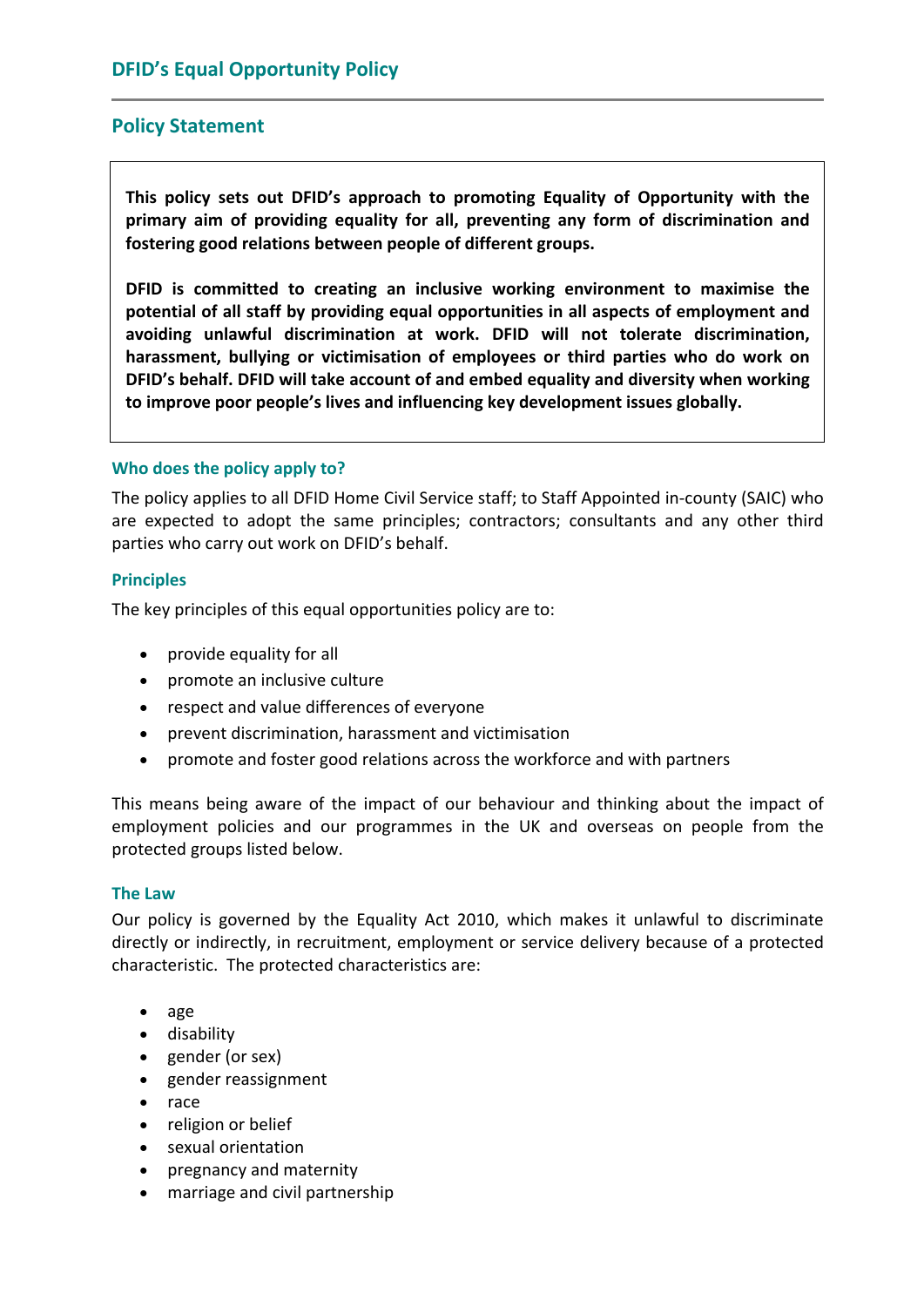The Equality Act 2010 states that all public sector organisations have a duty to pay due regard to:

- 1. Eliminate discrimination, harassment and victimisation in the workplace
- 2. Advance equality of opportunity between people from different groups
- 3. Foster good relations between people of different groups

Case law has established the principles of due regard as:

**Knowledge:** public bodies need to be aware of the duty

**Timeliness:** public bodies should consider equality as they develop policy and take decisions, not as an afterthought

**Real consideration**: public bodies should demonstrate how thinking about equality has influenced decisions

**Sufficient information**: public bodies should make reasonable effort to make sure they have the information needed to do so

**No delegation**: public bodies have to give due regard themselves

**Review**: public bodies should keep equality under review

As a result all public organisations will be required to publish equality objectives every four years and publish information/data annually to demonstrate their compliance with the general Equality Duty.

The Act applies to everyone in Great Britain. DFID applies the general principles to our overseas offices and expects all staff to adopt these principles, but practice may vary from office to office to take account of local laws and custom.

# **Types of Unlawful Discrimination**

The Equality Act 2010 defines the different types of discrimination that are unlawful:

**Direct discrimination** is when someone is treated less favourably than another person because of a protected characteristic. Direct Discrimination is not justifiable. Examples of direct discrimination would be refusing to recruit a woman because she is pregnant; or excluding one staff member from a team training event on account of their disability or race.

**Occupational Requirement** (previously known as genuine occupational requirement) ‐ in limited circumstances, employers can directly discriminate against an individual for a reason related to any of the protect characteristics where there is an occupational requirement. The occupational requirement must be crucial to the post and be a proportionate means of achieving a legitimate aim. Decisions are made on a case by case basis. For example, a Catholic religious college could reasonably refuse women admittance on a course for the Priesthood because all Catholic priests are male, whereas an Anglican religious college could not refuse women, because both men and women can be Anglican priests. Another example is an organisation that campaigns for LGBT legal rights may feel that their Chair should be lesbian, gay or bisexual.

**Indirect discrimination** is when you have a condition, rule, criterion, policy or practice that applies to everyone but particularly disadvantages people who share a protected characteristic and it cannot be shown to be a proportionate means of achieving a legitimate aim. An example of indirect discrimination would be a manager continually holding team meetings on a Monday, which is a day that a part-time member of the team does not work.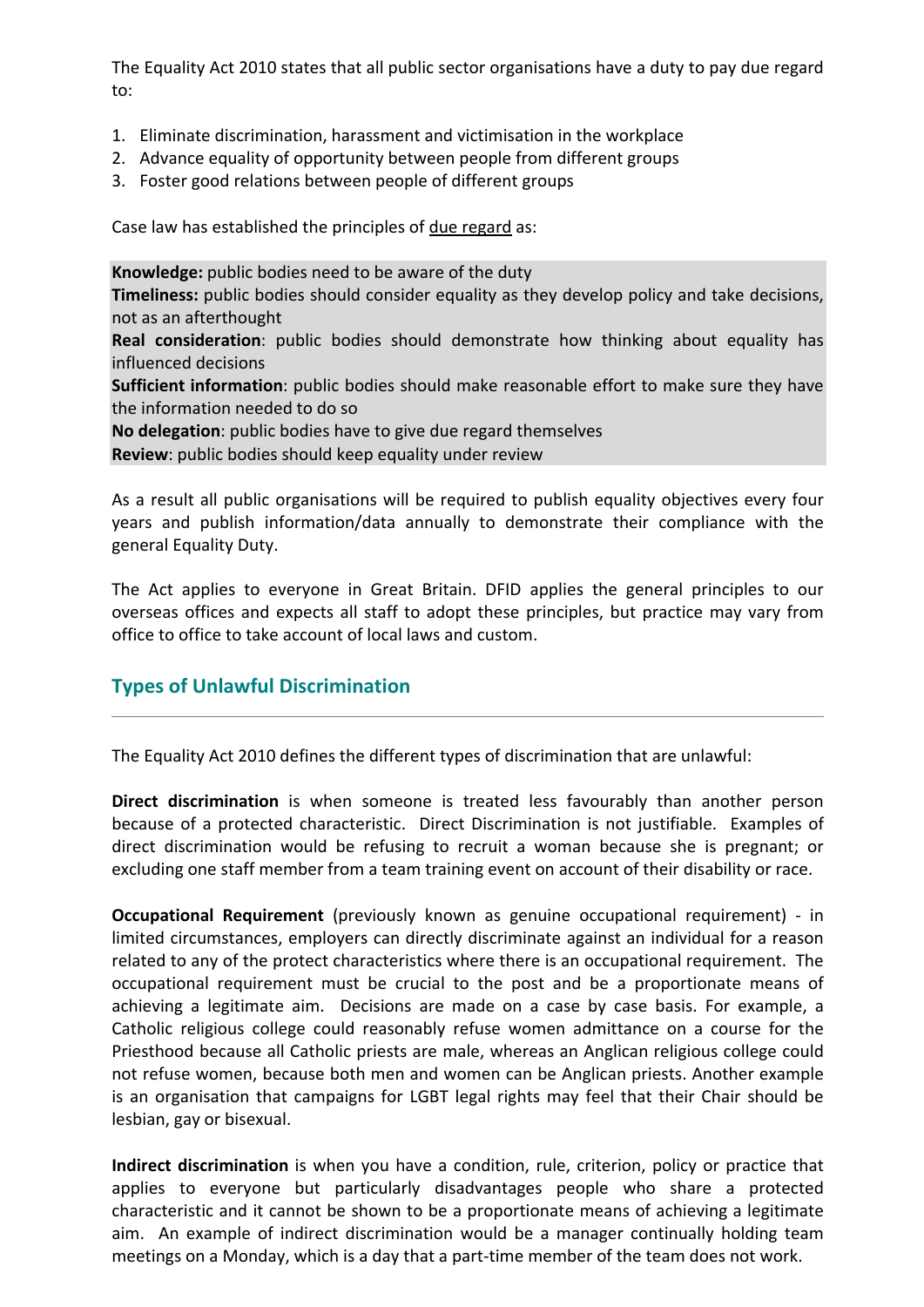**Associative discrimination** is where an individual is directly discriminated against or harassed for association with another individual who has a protected characteristic. An example would be not promoting a staff member because they care for a parent who had a stroke. This is discrimination against the staff member because of their association with a disabled person.

**Perceptive discrimination** is where an individual is directly discriminated against or harassed based on a perception by others that they have a particular protected characteristic. It applies even if the individual does not actually possess that protected characteristic. An example would be if colleague A harasses colleague B because they think colleague B has AIDS, even though they do not, in fact, have the illness. Colleague A has made assumptions and discriminated against colleague B, based on a perception.

**Discrimination arising from disability** is where an individual has been treated unfavourably because of something connected with their disability (so does not have to be the disability itself). An example would be disciplining a staff member for repeated spelling mistakes that are in fact caused by dyslexia, which amount to discrimination arising from disability. This type of discrimination is unlawful where the employer (or a line manager) knows, or could be reasonably expected to know, that the person has a disability.

**Harassment** is unwanted conduct related to one of the protected characteristics that has the purpose or effect of violating a person's dignity or creating an intimidating, hostile, degrading, humiliating or offensive environment for that individual. It does not matter whether or not this effect was intended by the person responsible for the conduct. Employees can complain of behaviour that they find offensive even if it is not directed at them and the complainant does not need to possess any of the protected characteristics themselves.

**Third‐party harassment** is where an employee is harassed and the harassment is related to a protected characteristic, by people (third‐parties) who are not employees of the organisation, for example external trainers, staff contracted by DFID or visitors to DFID. You are liable if the harassment has occurred on at least two previous occasions, you are aware that it has taken place and have not taken reasonable steps to prevent it from happening again.

**Victimisation** is when an employee is treated badly and subjected to detriment, such as being denied a training opportunity or a promotion because they made or supported a complaint or raised a grievance under the Equality Act 2010, or because they are suspected of doing so. An employee is not protected from victimisation if they have maliciously made or supported an untrue complaint. An example would be if a disabled staff member raises a grievance that the line manager is not complying with the duty to make reasonable adjustments and is then systematically excluded from all meetings; such behaviour could amount to victimisation.

#### **Reasonable Adjustments**

The Equality Act also makes it unlawful to fail to make reasonable adjustments, as a result of a disability, to overcome barriers in employment or to using services. The duty to make reasonable adjustments includes the removal, adaptation or alteration of physical features, if the physical feature makes it impossible or unreasonably difficult for disabled people to make use of services. In addition, employers and employees have an obligation to think ahead and address any barriers that may impede disabled people from accessing a service, for example ensuring documents are available in alternative formats. For further information refer to a Guide to Reasonable Adjustments in DFID.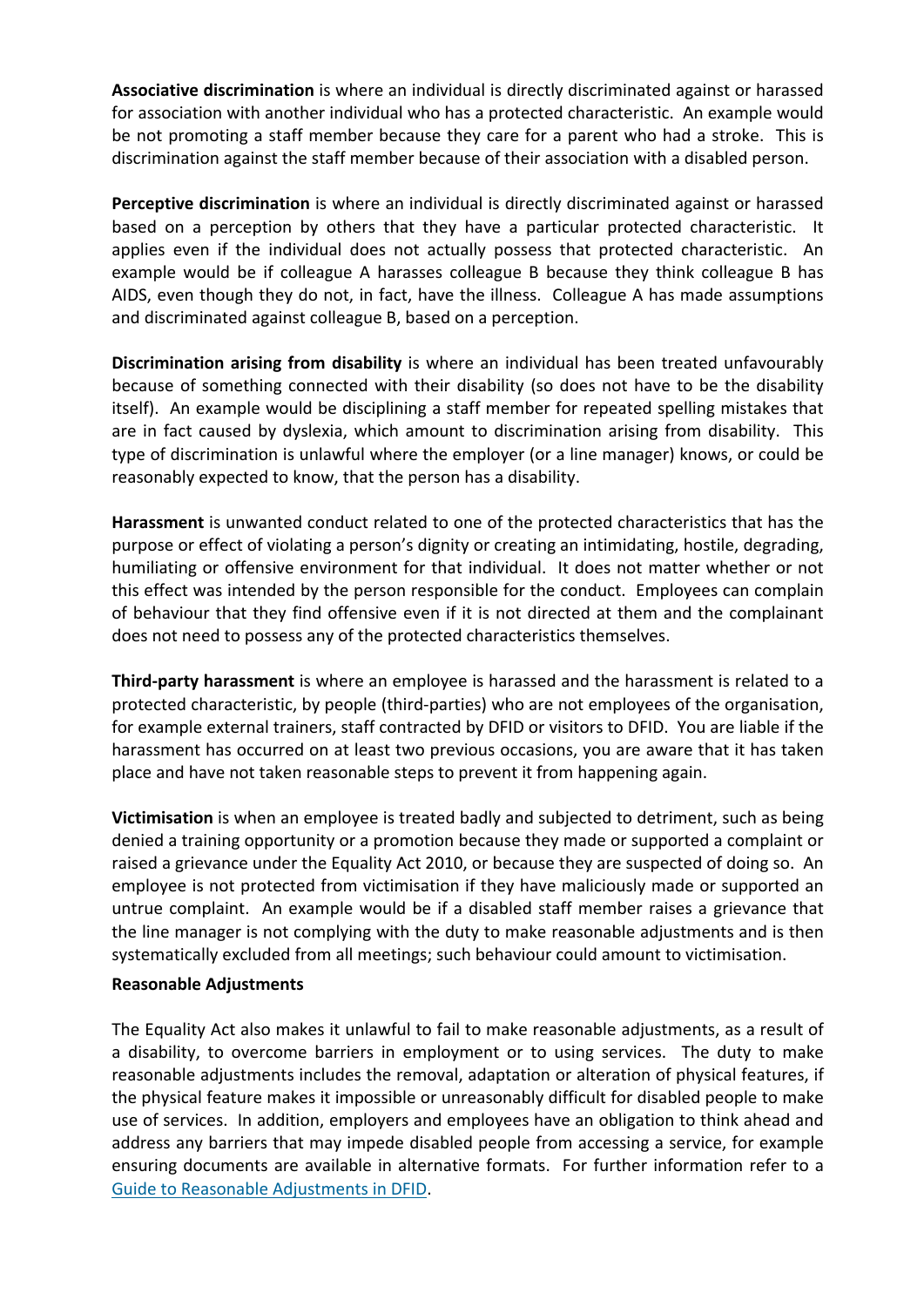## **Organisational responsibility**

Diversity is central to our work as a global organisation and each of us have a responsibility for taking action. Leadership on diversity and equality will be provided by the DFID Management Board and the Diversity Champion. The corporate Diversity Team will set out the overall strategy in DFID and implement central initiatives, facilitate best practice and provide policy advice and support to DFID staff.

DFID's Diversity Networks (Disability Forum Network, Ethnic Minority Network and the Lesbian, Gay, and Bisexual Network) play a key role in supporting DFID's diversity and equality objectives. They provide advice and promote education/raise awareness to ensure that the needs of its members are understood and met in both policy and practice.

- DFID will embed equality and avoid unlawful discrimination in all aspects of employment, including recruitment, promotion, opportunities for training, pay and benefits, discipline and selection for redundancy.
- Person and job specifications will be limited to those requirements that are necessary for the effective performance of the job.
- Candidates for employment or promotion will be assessed objectively against the requirements for the job, taking account of any reasonable [adjustments](http://dfidinsight/PeopleSight/Diversity/Disability/Reasonableadjustments/index.htm) that may be required for candidates with a disability.
- Disability and personal or home commitments will not form the basis of employment decisions.
- DFID will consider any possible indirectly discriminatory effect of its standard working practices, including the number of hours worked, the time at which these are to be worked and the place at which work is to be done, when considering requests for variations to these standard working practices and will refuse requests only if DFID considers it has good business reasons, unrelated to any protected characteristic. DFID will also make reasonable adjustments to its standard working practices to overcome barriers caused by disability.
- DFID will monitor the diversity composition of the existing workforce and all aspects of employment, and will consider and take any appropriate action to address any problems that may be identified as a result of the monitoring process.
- Screen new policies, initiatives, programmes for their potential impact on equality to meet the needs of people from the protected groups.

### **Line Manager Responsibility**

Line managers at all levels should appreciate their responsibility both to set a good example, and to deal promptly and fairly with complaints of harassment or bullying. They must give full consideration to complaints of conduct which is either deliberately, or likely to be taken as, harassing or offensive. It is the responsibility of all managers to: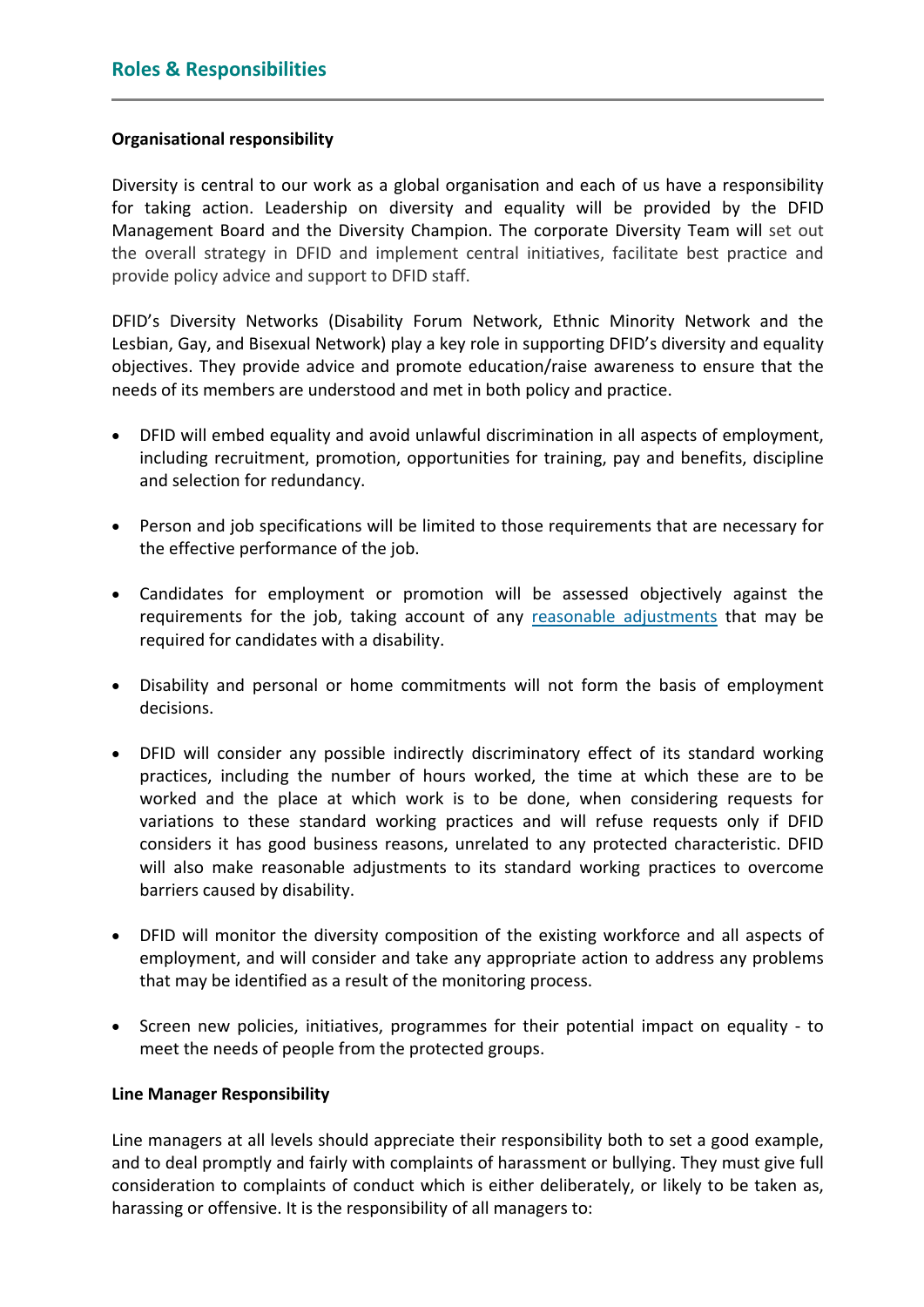- ensure that the standards established within this policy are adhered to within their own area of responsibility
- familiarise themselves with the Equal Opportunities Policy and the [Dignity](http://dfidinsight/PeopleSight/ConductatWork/Dignityatwork/index.htm) at Work policy and bring to the attention of their staff
- ensure that they are not instructing employees to act in a discriminatory manner or are not putting pressure on employees to discriminate; and
- ensure that information on equal opportunity is incorporated in departmental/team induction processes for new or temporary staff and is supported by ongoing training (please refer to the [LearningSight](http://dfidinsight/LearningSight/DiversityEffectiveness/index.htm) pages on inSight for diversity and equality training information)
- screen new policies, initiatives, programmes for their potential impact on equality and to meet the needs of people from the protected groups

Check out the Top Ten Tips for Inclusive [Management](http://dfidinsight/PeopleSight/PUB_001354).

#### **Individual responsibility**

Every employee is required to assist DFID to meet its commitment to provide equal opportunities in employment and avoid unlawful discrimination. Employees can be held personally liable for any unlawful discrimination. Employees who commit serious acts of harassment may be guilty of a criminal offence. Individuals should:

- co-operate with any measures introduced to ensure equality of opportunity
- report any discriminatory acts or practices
- not encourage or attempt to make others practice unlawful discrimination
- not victimise anyone as a result of them having reported or provided evidence of discrimination; and
- not harass, abuse, bully or intimidate others
- complete the Equality and Diversity e-learning on the Civil Service Learning website ([https://civilservicelearning.civilservice.gov.uk/\)](https://civilservicelearning.civilservice.gov.uk/)

## **Applying DFID's Equal Opportunity Policy**

#### **Monitoring and Review**

To measure the effectiveness of our equality and diversity objectives and policies, DFID collects employment equality data, via the YOURSELF system on inSight.

Monitoring equality data enables DFID to examine how its policies and processes are working and to identify areas, where these appear to be impacting disproportionately on the protected characteristics: age, disability, gender, gender reassignment, marriage and civil partnership, pregnancy and maternity, race, religion or belief and sexual orientation. This